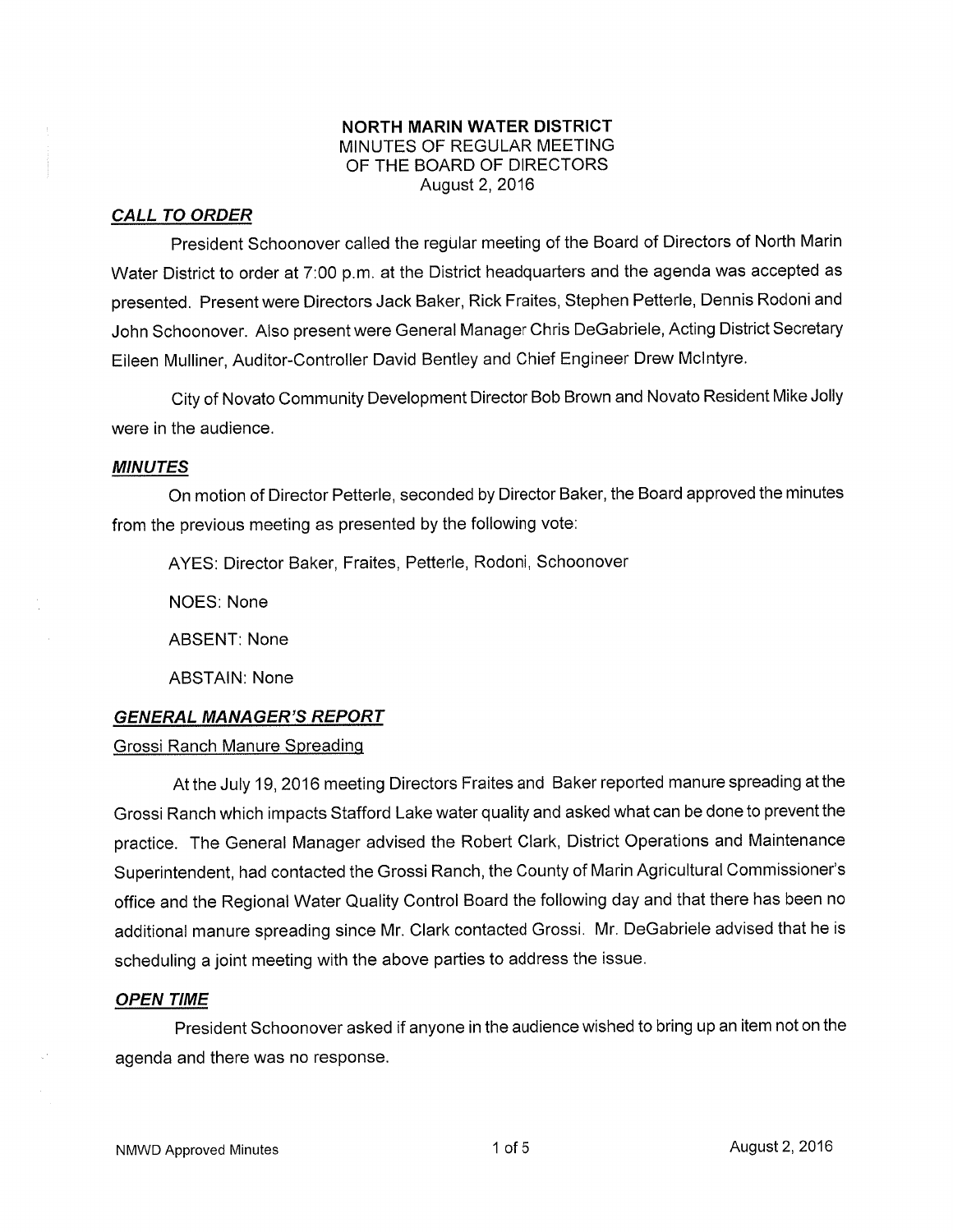### STAFF / DIRECTORS' REPORTS

President Schoonover asked if staff or Directors wished to bring up an item not on the agenda and the following items were discussed:

Director Baker reported that he sat in on a North Bay Water Reuse Association Board of Directors meeting on July 26<sup>th</sup> as the District's regular representative, Director Schoonover, was unable to attend.

### CITY OF NOVATO GENERAL PLAN UPDATE PRESENTATION

Bob Brown, City of Novato Community Development Director, gave a power point presentation on the City of Novato General Plan 2035 (Plan). He advised that 3 dozen presentations are planned over the next 3 months with the hope to inform 1,000 Novato residents. The Plan will be a City Council approved document and serve as a blue print for the next 20 years identifying policies to guide growth, change and service priorities, including infrastructure. Approval of the Plan update is scheduled for the April/May 2017 timeframe. The Plan identifies existing conditions, change from the prior (1996) Plan, focus areas (North Redwood Blvd Corridor, Notlh-North Redwood Blvd Corridor, Nofthwest Quadrant and Downtown), white paper topics (BMK Industrial Park, Urban Growth Boundary, Junior 2<sup>nd</sup> Units, Water Availability and Conservation, Hillside Ordinance, Climate Change and Sea Level Rise, Complete Streets, Healthy Eating/Active Living, Downtown Parking, Traffic-Level of Service/Miles Travelled) and a laundry list of policies in the areas of Changing Community, Preserving Neighborhoods/Quality of Life, Economic Vitality and Jobs, Downtown, Circulation, Sustainability and Environment. Many questions were asked by the Board, Staff and audience. Mr. Brown provided the Board and Staff with an opinion survey to solicit input on Plan policies and asked that they be returned in self-addressed and stamped envelopes to his office. The Board thanked Mr. Brown for his comprehensive presentation.

## PRELIMINARY FY2015/16 FINANCIAL STATEMENT

David Bentley reviewed the Preliminary FY2015-16 Financial Statement and noted that the final report will be incorporated into the outside auditors report available in October. Mr. Bentley reported that on a consolidated basis the District generated a net income of \$102,069 and saw a net cash decrease of \$1.16M. Operating income came in 15% below budget, principally due to lower water sales, while operating expense was 9% under budget. He advised that only 9 FRCs have been collected in Novato and that the District needs 44 new connections each year to pay for debt service. Mr. Bentley pointed out that Stafford Treatment Plant produced 601MG, 80% of budget, at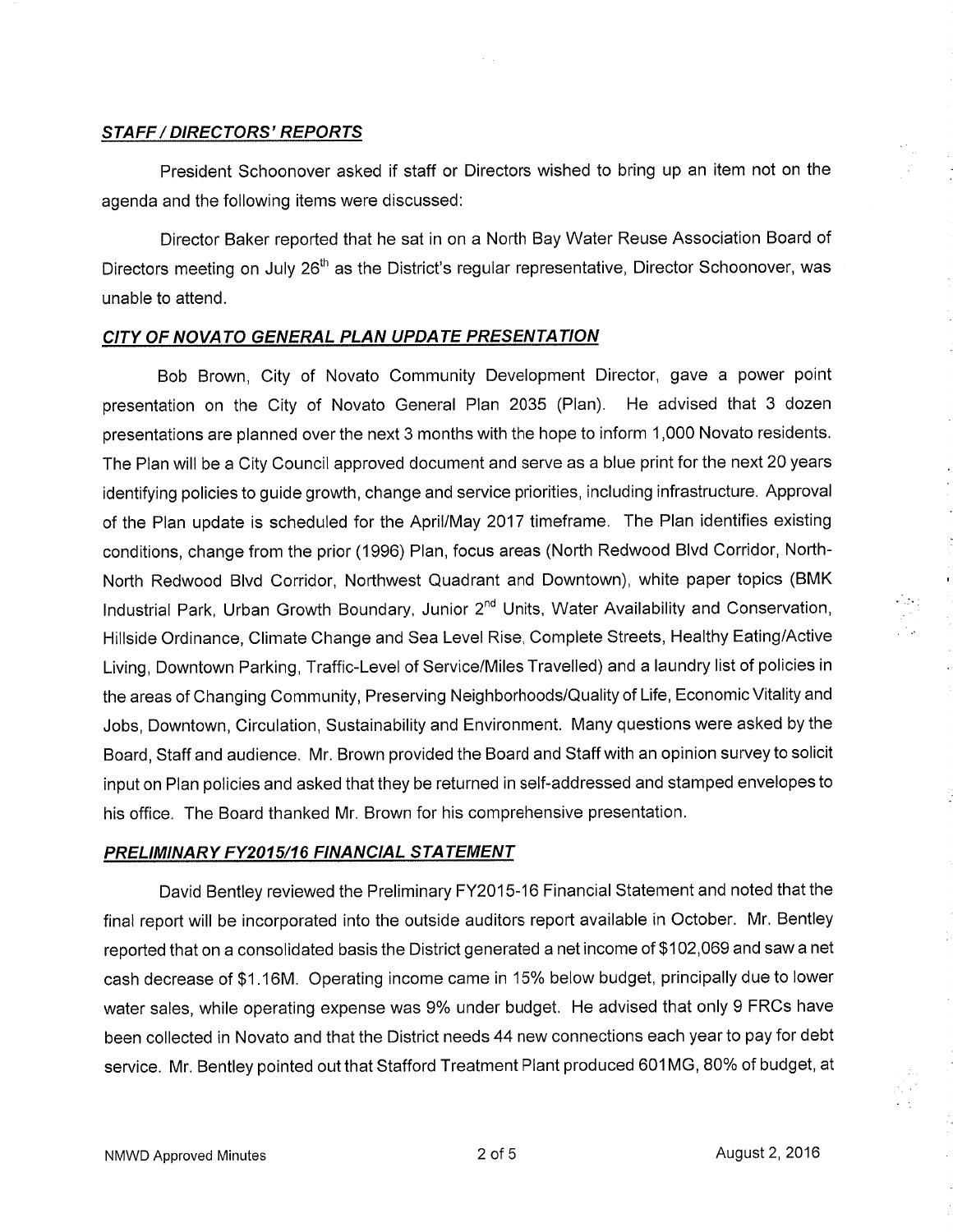a cost of \$3,517/MG, higher than the cost of Russian River purchased water (\$2,389/MG) and, surprisingly, higher than the cost of Recycled Water (\$2871/MG).

### ACTION CALENDAR

## PROPOSED REVISIONS TO EMPLOYER ASSISTED HOUSING PROGRAM - BOARD POLICY #42

Mr. Bentley advised that the Board had requested an update on the program and reinstatement if needed. He informed the Board how the housing program has changed since inception in 1992 and that currently S loans are outstanding and there is approximately \$566,000 remaining in the \$1.5M amount authorized by the Board to be used from the Liability/Contingency Fund for the program. David advised that 38% of employees currently live in the service territory (all in Novato), up from 16 % when the program was initiated. He reviewed 3 recommendations proposed for consideration and designed to reduce risk to the District in the event of a future housing market downturn: reduce the maximum loan amount, revise the minimum down-payment based on a sliding scale, and require an additional employee investment if equity falls below the required minimum. It was pointed out that the possible revisions would not impact any existing loans under the program.

After much discussion and on the motion of Director Rodoni, seconded by Director Baker, the Board approved one revision, adding a sliding scale to the minimum down-payment, and reinstated the Employer Assisted Housing Program - Board Policy #42, by the following vote:

AYES: Director Baker, Fraites, Petterle, Rodoni, Schoonover

NOES: None

# COMMENTS ON PG&E APPLICATION FOR TEMPORARY VARIANCE OF MINIMUM FLOW **REQUIREMENTS (PVP)**

The General Manager advised that PG&E has filed an application with the Federal Energy Regulatory Commission requesting a temporary variance of Potter Valley Project minimum flows in the Eel River below Scott Dam and in the East Branch Russian River. Mr. DeGabriele stated that PG&E has not operated PVP consistently and even though Lake Pillsbury received over 440,0004F of inflow to date this water year, it now holds less than 40,0004F, resulting in PG&Es request to reduce flows and preserve storage. He further stated that water diverted from the Eel River through the PVP power house discharges to the East Branch Russian River which flows into Lake Mendocino, and the request would authorize a reduction in minimum flows in that reach of stream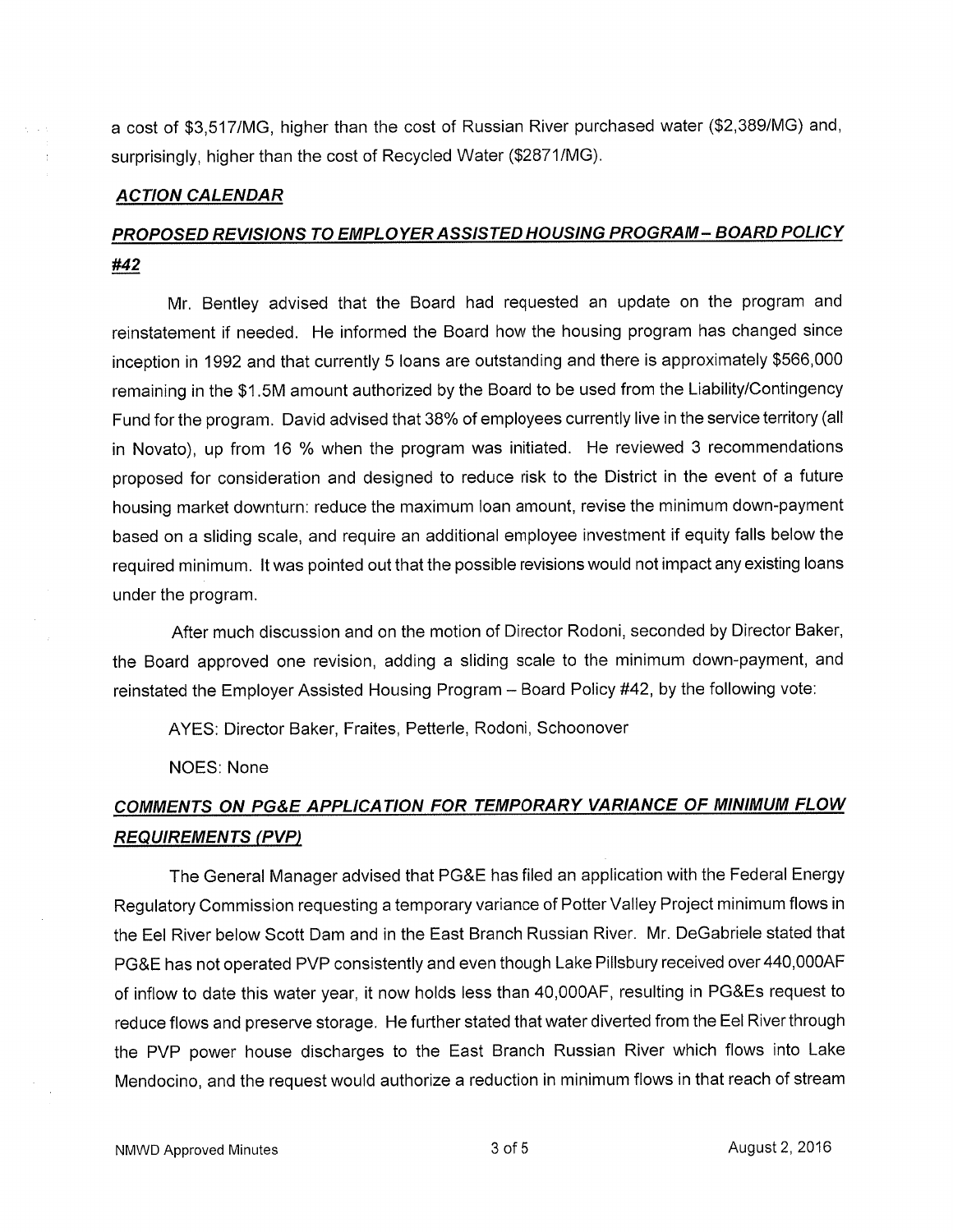from 75cfs to Scfs which will impact Lake Mendocino storage available for fishery releases later this fall.

On motion of Director Rodoni, seconded by Director Baker, the Board authorized submitting comments on the PG&E application for temporary variance of minimum flow requirements (PVP) by the following vote:

AYES: Director Baker, Fraites, Petterle, Rodoni, Schoonover

NOES: None

## INFORMATION ITEMS

## **NBWRA MEETING MINUTES - JULY 26, 2016**

An informational summary of the NBWRA Board meeting was reviewed. The General Manager advised that NBWRA is delaying work on the EIR/EIS until next calendar year and that consultants will answer to the NBWRA Board instead of the Technical Advisory Committee. He indicated that the NBWRA Board Chairperson, David Rabbitt made a plea for more projects to be included in the Phase 2 program to maximize available federal grant funding.

## WAC/TAC MEETING - AUGUST 1, 2016

Mr. DeGabriele handed out to the Board a memo summarizing the meeting and reported that Lake Mendocino holds more water this year because this past spring the Army Corps of Engineers implemented a minor deviation from its' flood control manual and maintained 12,000 to 14,000 AF in the flood control pool.

He advised that meeting attendees reviewed the Sonoma Marin Saving Water Partnership conservation standard tracking tables comparing 2016 water production with 2013. The WAC was informed that NMWDs production in June 2016 reflects an adjustment in Sonoma County Water Agency deliveries billed in June due to low delivery numbers in January and February and that NMWD does not believe the adjustment is accurate. He informed the Board that new meters have been installed for SCWA deliveries into Marin County and that the old meters have been sent back to the manufacturer to determine the appropriate adjustment and recalibration.

## **MISCELLANEOUS**

The Board received the following miscellaneous information: Disbursements, Scrap Metal Receipts, FY16 4<sup>th</sup> Quarter Labor Cost Report, Self-Insured Workers' Comp - 4<sup>th</sup> Quarter Status Report.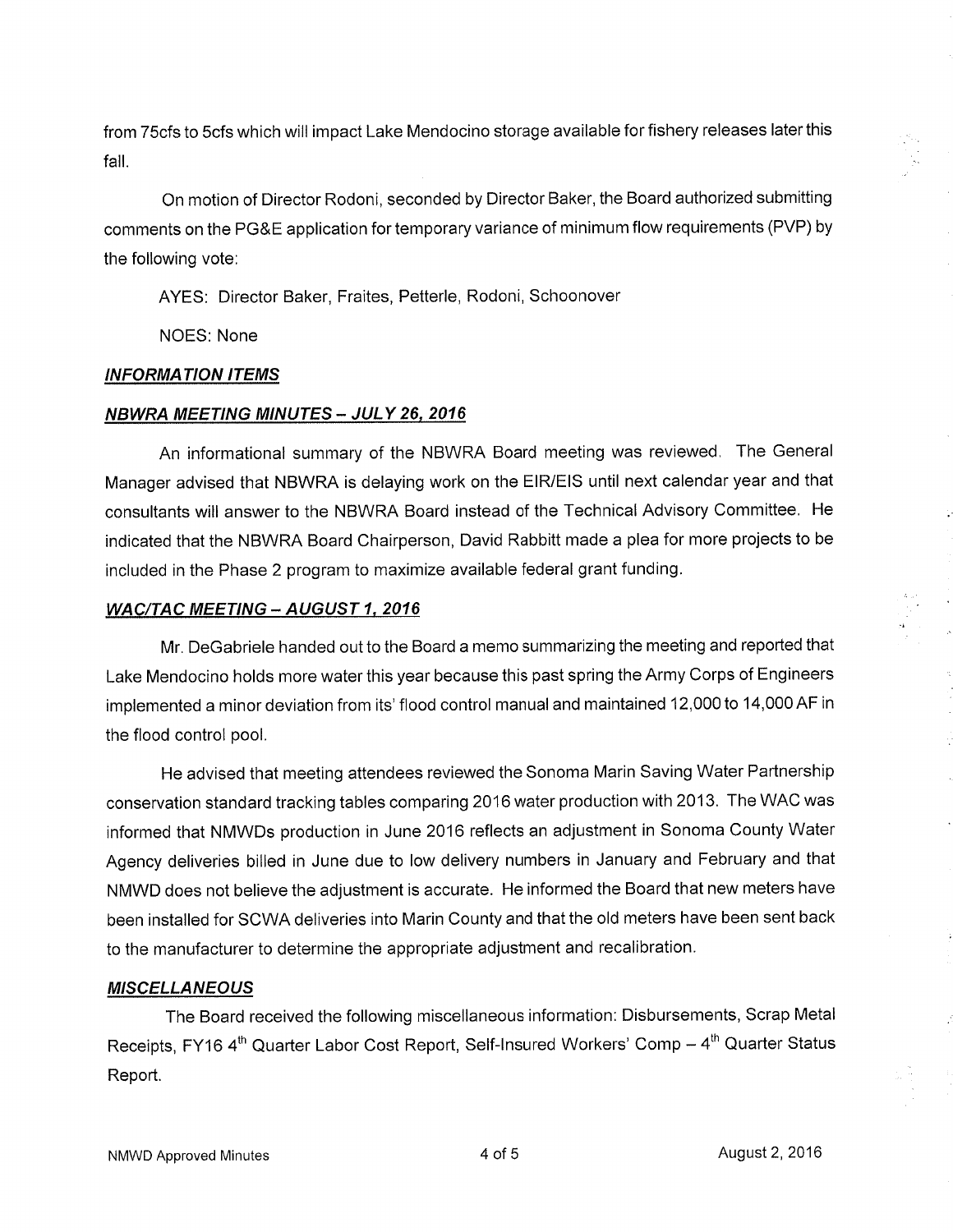The Board received the following news articles: Coastal Commission delays hearing on Marin Coastal Plan to October, possibly in Arcata; ls the North Coast still in a drought?

### **CLOSED SESSION**

President Schoonover adjourned the Board into closed session at 9:00p.m. in accordance with Government Code Section 54956.8 for conference with Real Property Negotiator (Chris DeGabriele) regarding 8161 Redwood Blvd., Novato, CA.

#### **OPEN SESSION**

Upon returning to regular session at 9:11p.m., President Schoonover stated that during the closed session the Board had discussed the issue with the General Manager and no action had been taken.

### ADJOURNMENT

President Schoonover adjourned the meeting at 9:12 p.m.

Submitted by

Vellina

Eileen Mulliner Acting District Secretary